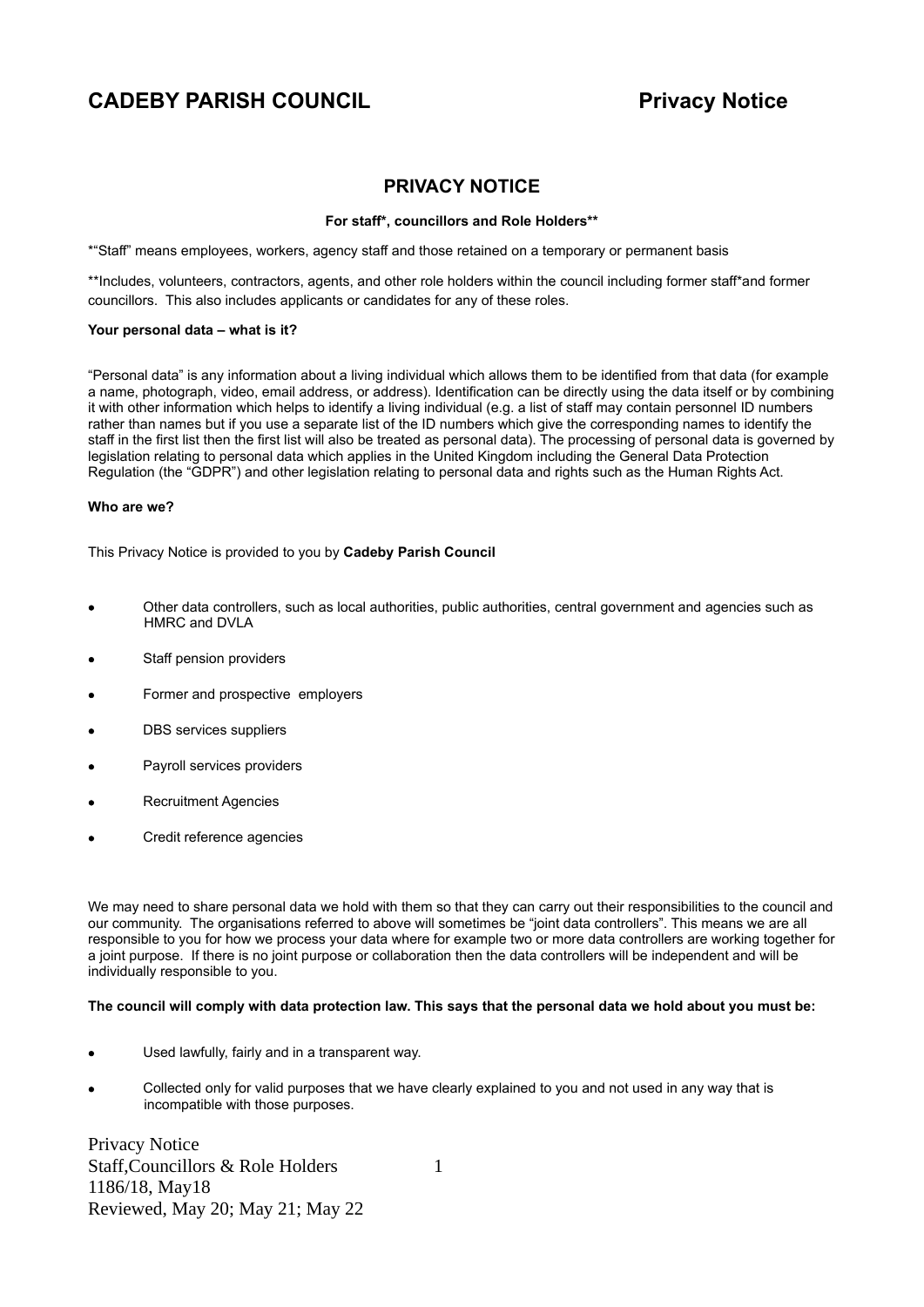- Relevant to the purposes we have told you about and limited only to those purposes.
- Accurate and kept up to date.
- Kept only as long as necessary for the purposes we have told you about.
- Kept and destroyed securely including ensuring that appropriate technical and security measures are in place to protect your personal data to protect personal data from loss, misuse, unauthorised access and disclosure.

### **What data do we process?**

- Names, titles, and aliases, photographs.
- Start date / leaving date
- Contact details such as telephone numbers, addresses, and email addresses.
- Where they are relevant to our legal obligations, or where you provide them to us, we may process information such as gender, age, date of birth, marital status, nationality, education/work history, academic/professional qualifications, employment details, hobbies, family composition, and dependants.
- Non-financial identifiers such as passport numbers, driving licence numbers, vehicle registration numbers, taxpayer identification numbers, staff identification numbers, tax reference codes, and national insurance numbers.
- Financial identifiers such as bank account numbers, payment card numbers, payment/transaction identifiers, policy numbers, and claim numbers.
- Financial information such as National Insurance number, pay and pay records, tax code, tax and benefits contributions, expenses claimed.
- Other operational personal data created, obtained, or otherwise processed in the course of carrying out our activities, including but not limited to, CCTV footage, recordings of telephone conversations, IP addresses and website visit histories, logs of visitors, and logs of accidents, injuries and insurance claims.
- Next of kin and emergency contact information
- Recruitment information (including copies of right to work documentation, references and other information included in a CV or cover letter or as part of the application process and referral source (e.g. agency, staff referral))
- Location of employment or workplace.
- Other staff data (not covered above) including; level, performance management information, languages and proficiency; licences/certificates, immigration status; employment status; information for disciplinary and grievance proceedings; and personal biographies.
- CCTV footage and other information obtained through electronic means such as swipecard records.
- Information about your use of our information and communications systems.

#### **We use your personal data for some or all of the following purposes: -**

Please note: We need all the categories of personal data in the list above primarily to allow us to perform our contract with you and to enable us to comply with legal obligations.

Privacy Notice Staff, Councillors & Role Holders 2 1186/18, May18 Reviewed, May 20; May 21; May 22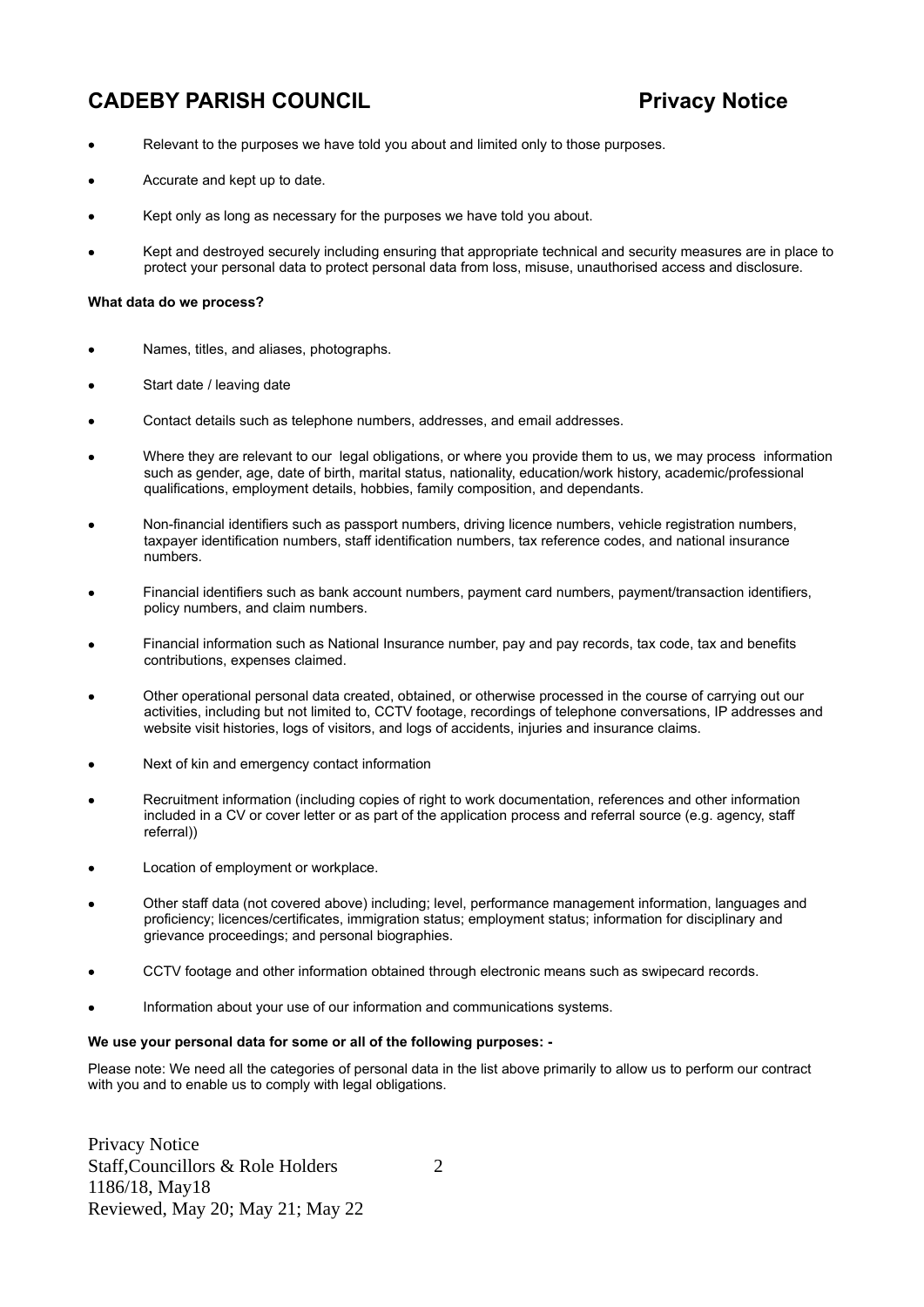- Making a decision about your recruitment or appointment.
- Determining the terms on which you work for us.
- Checking you are legally entitled to work in the UK.
- Paying you and, if you are an employee, deducting tax and National Insurance contributions.
- Providing any contractual benefits to you
- Liaising with your pension provider.
- Administering the contract we have entered into with you.
- Management and planning, including accounting and auditing.
- Conducting performance reviews, managing performance and determining performance requirements.
- Making decisions about salary reviews and compensation.
- Assessing qualifications for a particular job or task, including decisions about promotions.
- Conducting grievance or disciplinary proceedings.
- Making decisions about your continued employment or engagement.
- Making arrangements for the termination of our working relationship.
- Education, training and development requirements.
- Dealing with legal disputes involving you, including accidents at work.
- Ascertaining your fitness to work.
- Managing sickness absence.
- Complying with health and safety obligations.
- To prevent fraud.
- To monitor your use of our information and communication systems to ensure compliance with our IT policies.
- To ensure network and information security, including preventing unauthorised access to our computer and3 electronic communications systems and preventing malicious software distribution.
- To conduct data analytics studies to review and better understand employee retention and attrition rates.
- Equal opportunities monitoring.
- To undertake activity consistent with our statutory functions and powers including any delegated functions.
- To maintain our own accounts and records;
- To seek your views or comments;

Privacy Notice Staff, Councillors & Role Holders 3 1186/18, May18 Reviewed, May 20; May 21; May 22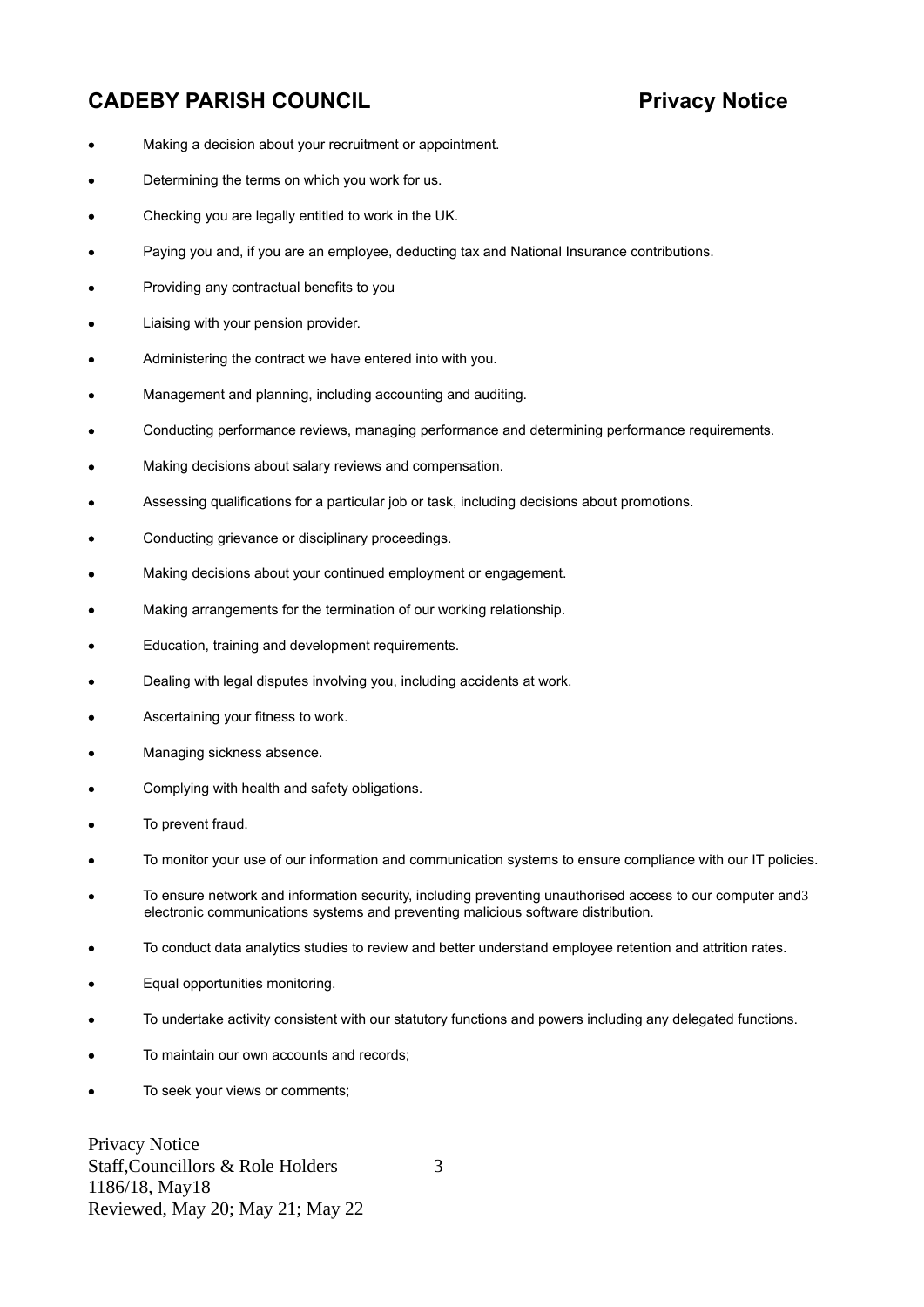- To process a job application;
- To administer councillors' interests
- To provide a reference.

Our processing may also include the use of CCTV systems for monitoring purposes.

Some of the above grounds for processing will overlap and there may be several grounds which justify our use of your personal data.

We will only use your personal data when the law allows us to. Most commonly, we will use your personal data in the following circumstances:

- Where we need to perform the contract we have entered into with you.
- Where we need to comply with a legal obligation.

We may also use your personal data in the following situations, which are likely to be rare:

- Where we need to protect your interests (or someone else's interests).
- Where it is needed in the public interest [or for official purposes].

### **How we use sensitive personal data**

- We may process sensitive personal data relating to staff, councillors and role holders including, as appropriate:
	- information about your physical or mental health or condition in order to monitor sick leave and take decisions on your fitness for work;
	- your racial or ethnic origin or religious or similar information in order to monitor compliance with equal opportunities legislation;
	- in order to comply with legal requirements and obligations to third parties.
- These types of data are described in the GDPR as "Special categories of data" and require higher levels of protection. We need to have further justification for collecting, storing and using this type of personal data.
- We may process special categories of personal data in the following circumstances:
	- In limited circumstances, with your explicit written consent.
	- Where we need to carry out our legal obligations.
	- Where it is needed in the public interest, such as for equal opportunities monitoring or in relation to our pension scheme.
	- Where it is needed to assess your working capacity on health grounds, subject to appropriate confidentiality safeguards.
- Less commonly, we may process this type of personal data where it is needed in relation to legal claims or where it is needed to protect your interests (or someone else's interests) and you are not capable of giving your consent, or where you have already made the information public.

### **Do we need your consent to process your sensitive personal data?**

 We do not need your consent if we use your sensitive personal data in accordance with our rights and obligations in the field of employment and social security law.

Privacy Notice Staff, Councillors & Role Holders 4 1186/18, May18 Reviewed, May 20; May 21; May 22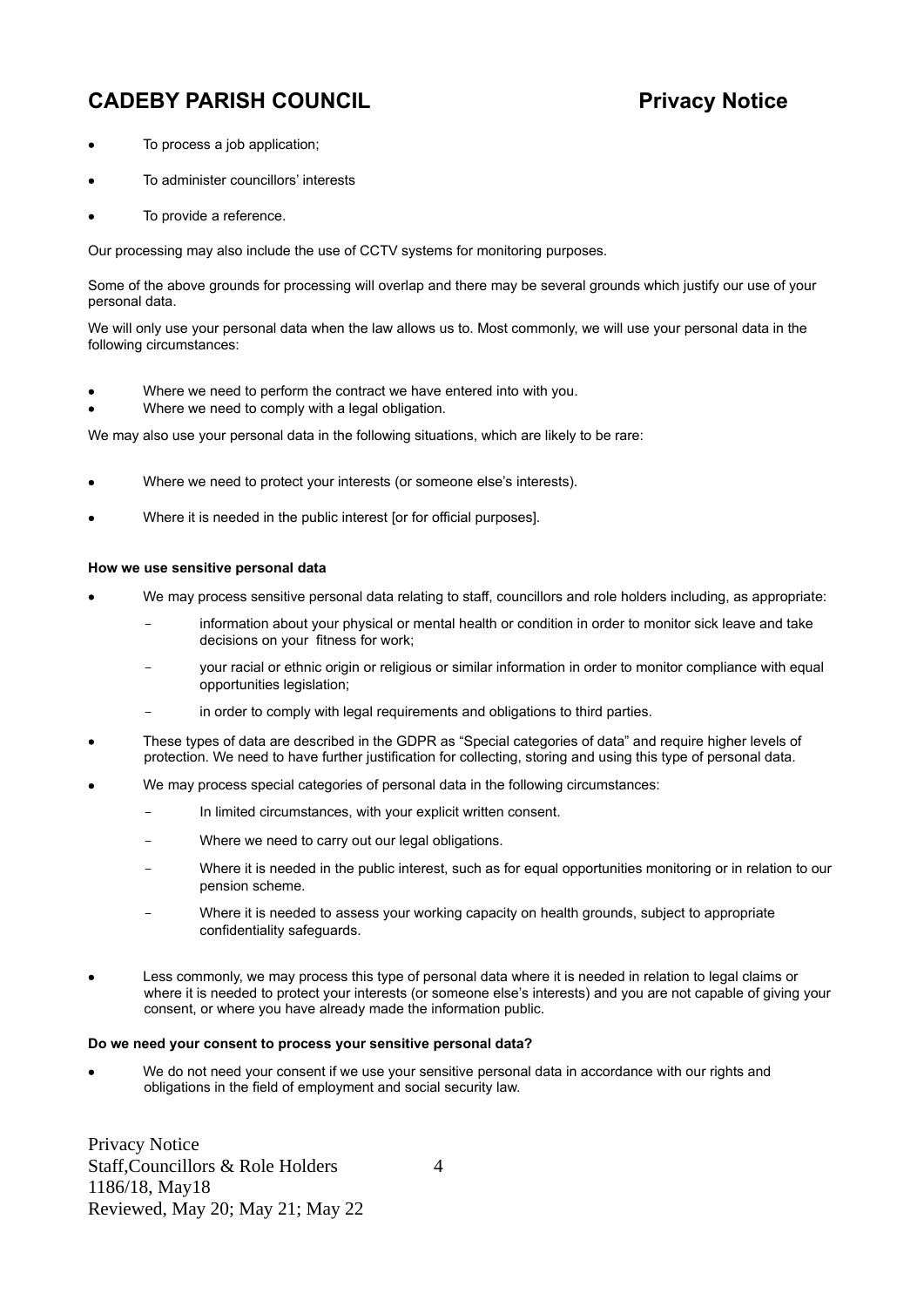- In limited circumstances, we may approach you for your written consent to allow us to process certain sensitive personal data. If we do so, we will provide you with full details of the personal data that we would like and the reason we need it, so that you can carefully consider whether you wish to consent.
- You should be aware that it is not a condition of your contract with us that you agree to any request for consent from us.**Information about criminal convictions**
- We may only use personal data relating to criminal convictions where the law allows us to do so. This will usually be where such processing is necessary to carry out our obligations and provided we do so in line with our data protection policy.
- Less commonly, we may use personal data relating to criminal convictions where it is necessary in relation to legal claims, where it is necessary to protect your interests (or someone else's interests) and you are not capable of giving your consent, or where you have already made the information public.
- We will only collect personal data about criminal convictions if it is appropriate given the nature of the role and where we are legally able to do so.

### **What is the legal basis for processing your personal data?**

Some of our processing is necessary for compliance with a legal obligation.

We may also process data if it is necessary for the performance of a contract with you, or to take steps to enter into a contract.

We will also process your data in order to assist you in fulfilling your role in the council including administrative support or if processing is necessary for compliance with a legal obligation.

### **Sharing your personal data**

Your personal data will only be shared with third parties including other data controllers where it is necessary for the performance of the data controllers' tasks or where you first give us your prior consent. It is likely that we will need to share your data with:

- Our agents, suppliers and contractors. For example, we may ask a commercial provider to manage our HR/ payroll functions , or to maintain our database software;
- Other persons or organisations operating within local community.
- Other data controllers, such as local authorities, public authorities, central government and agencies such as HMRC and DVLA
- Staff pension providers
- Former and prospective employers
- DBS services suppliers
- Payroll services providers
- Recruitment Agencies
- Credit reference agencies
- Professional advisors
- Trade unions or employee representatives

### **How long do we keep your personal data?**

We will keep some records permanently if we are legally required to do so. We may keep some other records for an extended period of time. For example, it is currently best practice to keep financial records for a minimum period of 8 years to support HMRC audits or provide tax information. We may have legal obligations to retain some data in connection with our statutory obligations as a public authority. The council is permitted to retain data in order to defend or pursue claims. In some cases the law imposes a time limit for such claims (for example 3 years for personal injury claims or 6 years for contract claims). We will retain some personal data for this purpose as long as we believe it is necessary to be able to defend or pursue a claim. In general, we will endeavour to keep data only for as long as we need it. This means that we will delete it when it is no longer needed.

### **Your responsibilities**

It is important that the personal data we hold about you is accurate and current. Please keep us informed if your personal data changes during your working relationship with us.

Privacy Notice Staff, Councillors & Role Holders 5 1186/18, May18 Reviewed, May 20; May 21; May 22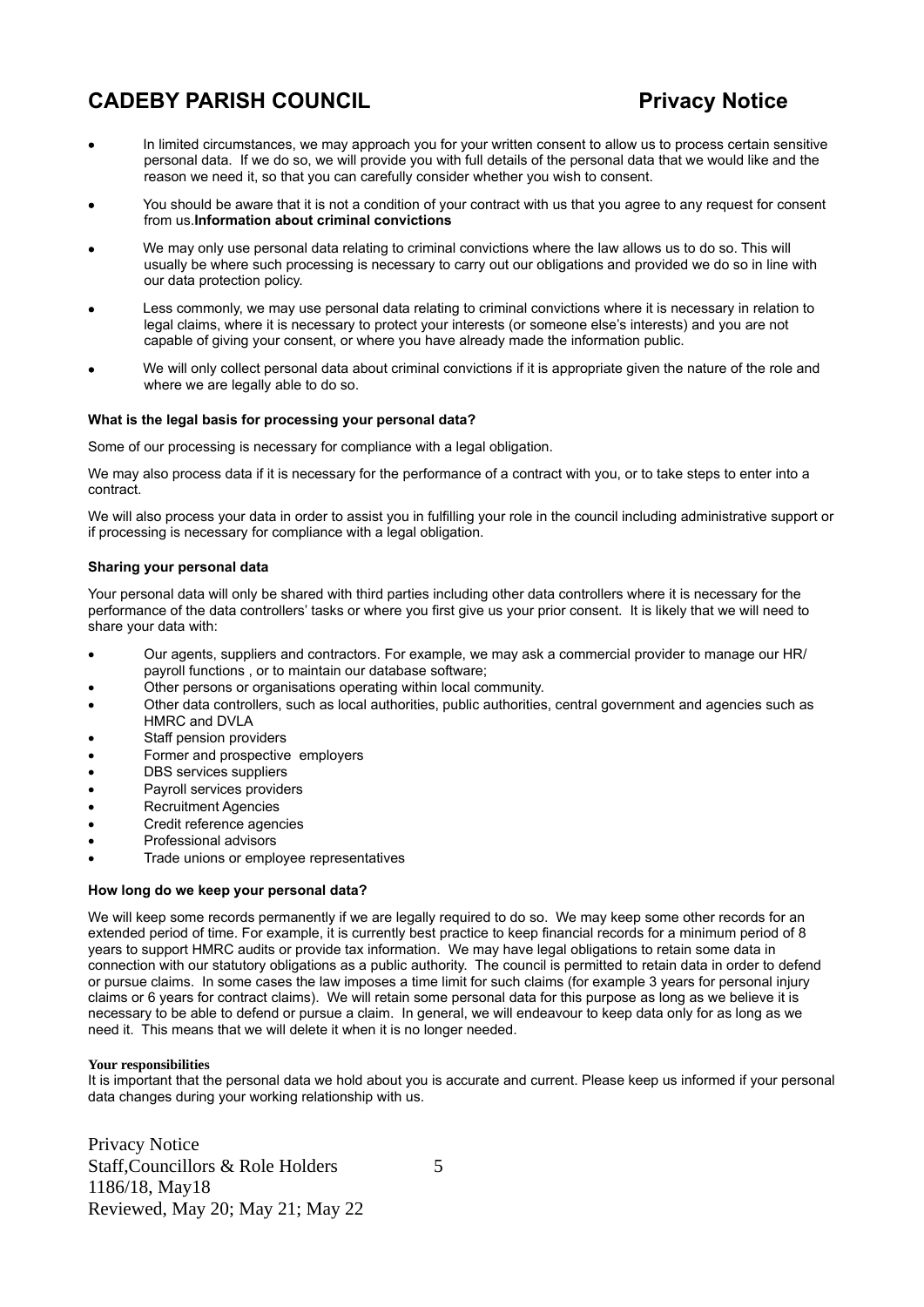#### **Your rights in connection with personal data**

You have the following rights with respect to your personal data: -

When exercising any of the rights listed below, in order to process your request, we may need to verify your identity for your security. In such cases we will need you to respond with proof of your identity before you can exercise these rights.

#### *1. The right to access personal data we hold on you*

- At any point you can contact us to request the personal data we hold on you as well as why we have that personal data, who has access to the personal data and where we obtained the personal data from. Once we have received your request we will respond within one month.
- There are no fees or charges for the first request but additional requests for the same personal data or requests which are manifestly unfounded or excessive may be subject to an administrative fee.

#### *2. The right to correct and update the personal data we hold on you*

 If the data we hold on you is out of date, incomplete or incorrect, you can inform us and your data will be updated.

#### *3. The right to have your personal data erased*

- If you feel that we should no longer be using your personal data or that we are unlawfully using your personal data, you can request that we erase the personal data we hold.
- When we receive your request we will confirm whether the personal data has been deleted or the reason why it cannot be deleted (for example because we need it for to comply with a legal obligation).

#### *4. The right to object to processing of your personal data or to restrict it to certain purposes only*

 You have the right to request that we stop processing your personal data or ask us to restrict processing. Upon receiving the request we will contact you and let you know if we are able to comply or if we have a legal obligation to continue to process your data.

#### *5. The right to data portability*

- You have the right to request that we transfer some of your data to another controller. We will comply with your request, where it is feasible to do so, within one month of receiving your request.
- *6. The right to withdraw your consent to the processing at any time for any processing of data to which consent was obtained*
- You can withdraw your consent easily by telephone, email, or by post (see Contact Details below).

#### *7. The right to lodge a complaint with the Information Commissioner's Office.*

 You can contact the Information Commissioners Office on 0303 123 1113 or via email https://ico.org.uk/global/contact-us/email/ or at the Information Commissioner's Office, Wycliffe House, Water Lane, Wilmslow, Cheshire SK9 5AF.

#### **Transfer of Data Abroad**

Any personal data transferred to countries or territories outside the European Economic Area ("EEA") will only be placed on systems complying with measures giving equivalent protection of personal rights either through international agreements or contracts approved by the European Union. [Our website is also accessible from overseas so on occasion some personal data (for example in a newsletter) may be accessed from overseas].

#### **Further processing**

If we wish to use your personal data for a new purpose, not covered by this Privacy Notice, then we will provide you with a new notice explaining this new use prior to commencing the processing and setting out the relevant purposes and processing conditions. Where and whenever necessary, we will seek your prior consent to the new processing, if we start to use your personal data for a purpose not mentioned in this notice.

### **Changes to this notice**

We keep this Privacy Notice under regular review and we will place any updates on Cadeby Parish Council. [www.parishcouncil.com/cadeby]. This Notice was last updated in May 2018.

Privacy Notice Staff, Councillors & Role Holders 6 1186/18, May18 Reviewed, May 20; May 21; May 22